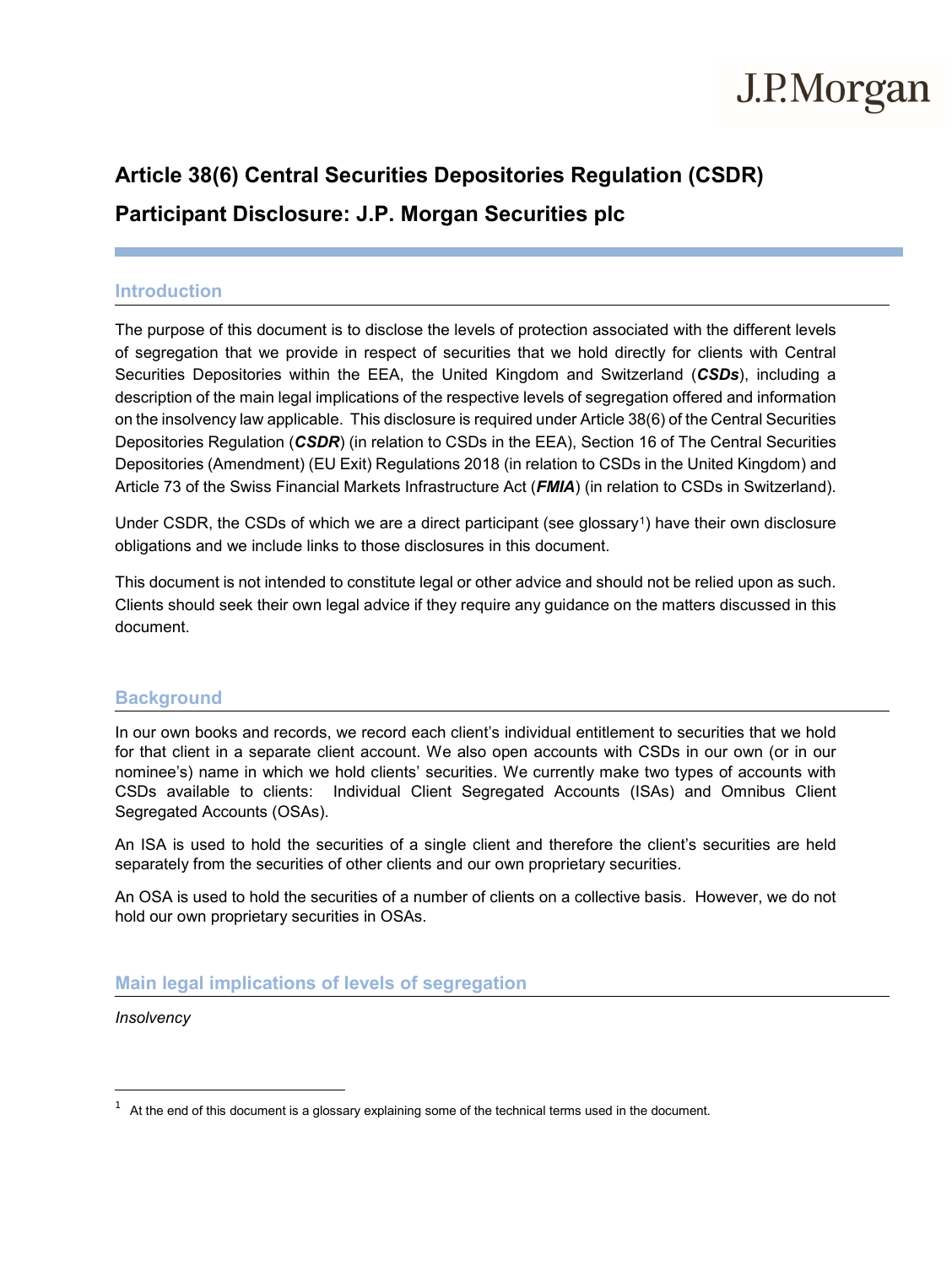Clients' legal entitlement to the securities that we hold for them directly with CSDs would not be affected by our insolvency, whether those securities were held in ISAs or OSAs.

The distribution of the securities in practice on an insolvency would depend on a number of factors, the most relevant of which are discussed below.

#### *Application of English insolvency law*

Were we to become insolvent, our insolvency proceedings would take place in England and be governed by English insolvency law.

Under English insolvency law, securities that we held on behalf of clients would not form part of our estate on insolvency for distribution to creditors, provided that they remained the property of the clients.<sup>[2](#page-1-0)</sup> Rather, they would be deliverable to clients in accordance with each client's proprietary interests in the securities.

As a result, it would not be necessary for clients to make a claim in our insolvency as a general unsecured creditor in respect of those securities. Securities that we held on behalf of clients would also not be subject to any bail-in process (see glossary), which may be applied to us if we were to become subject to resolution proceedings (see glossary).

Accordingly, where we hold securities in custody for clients and those securities are considered the property of those clients rather than our own property, they should be protected on our insolvency or resolution. This applies whether the securities are held in an OSA or an ISA.

#### *Nature of clients' interests*

Although our clients' securities are registered in our name at the relevant CSD, we hold them on behalf of our clients, who are considered as a matter of law to have a beneficial proprietary interest in those securities. This is in addition to any contractual right a client may have against us to have the securities delivered to them.

This applies both in the case of ISAs and OSAs. However, the nature of clients' interests in ISAs and OSAs is different. In relation to an ISA, each client is beneficially entitled to all of the securities held in the ISA. In the case of an OSA, as the securities are held collectively in a single account, each client is normally considered to have a beneficial interest in all of the securities in the account proportionate to its holding of securities.

Our books and records constitute evidence of our clients' beneficial interests in the securities. The ability to rely on such evidence would be particularly important on insolvency. In the case of either an ISA or an OSA, an insolvency practitioner may require a full reconciliation of the books and records in respect of all securities accounts prior to the release of any securities from those accounts.

We are subject to the client asset rules of the UK Financial Conduct Authority (CASS Rules), which contain strict and detailed requirements as to the maintenance of accurate books and records and the reconciliation of our records against those of the CSDs with which accounts are held. We are also subject to regular audits in respect of our compliance with those rules. As long as books and records are maintained in accordance with the CASS Rules, clients should receive the same level of protection from both ISAs and OSAs.

#### *Shortfalls*

<span id="page-1-0"></span><sup>&</sup>lt;sup>2</sup> When a client has sold, transferred or otherwise disposed of their legal entitlement to securities that we hold for them (for example, under a right to use or title transfer collateral arrangement), the securities will no longer be the property of the client.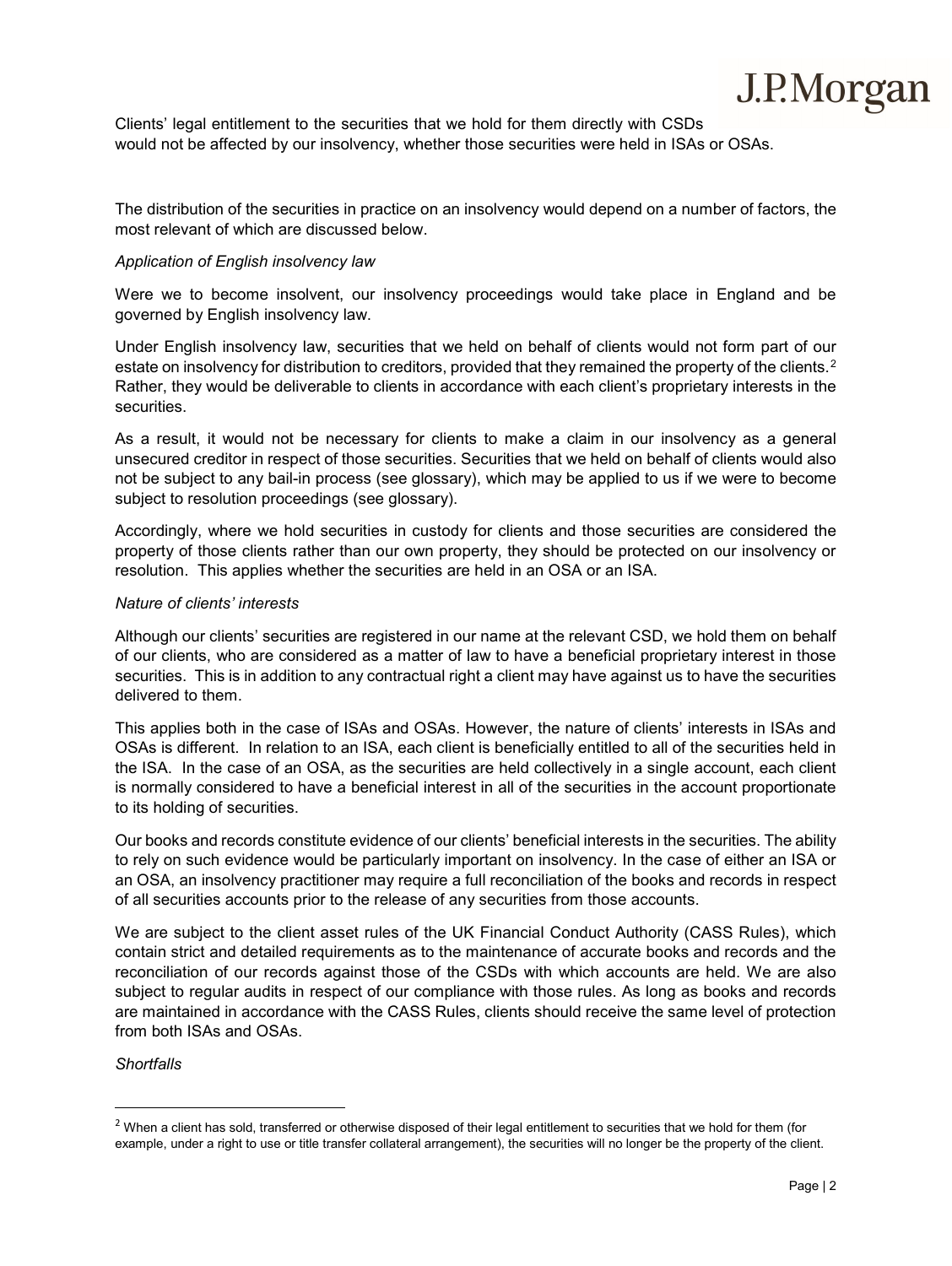

If there were a shortfall between the number of securities that we are obliged to deliver to clients and the number of securities that we hold on their behalf in either an ISA or an OSA, this could result in fewer securities than clients are entitled to being returned to them on our insolvency. The way in which a shortfall could arise would be different as between ISAs and OSAs (see further below).

#### *How a shortfall may arise*

A shortfall could arise for a number of reasons including as a result of administrative error, intraday movements or counterparty default following the exercise of rights of reuse. If agreed with the relevant clients, a shortfall may also arise in the case of an OSA as a result of securities belonging to one client being used or borrowed by another client for intra-day settlement purposes.

Where we have been requested to settle a transaction for a client and that client has insufficient securities held with us to carry out that settlement, we generally have two options:

(i) in the case of both an ISA and an OSA, to only carry out the settlement once the client has delivered to us the securities needed to meet the settlement obligation; or

(ii) in the case of an OSA, to make use of other securities held in that account to carry out settlement subject to an obligation on the part of the relevant client to make good that shortfall and subject to any relevant client consents required.

Where option (ii) is used, this increases the risks to clients holding securities in the OSA as it makes it more likely that a shortfall in the account could arise as a result of the relevant client failing to meet its obligation to reimburse the OSA for the securities used.

In the case of an ISA, only option (i) above would be available, which would prevent the use of securities in that account for other clients and therefore any resulting shortfall. However, it also increases the risk of settlement failure which in turn may incur additional buy in costs or penalties and/or may delay settlement as we would be unable to settle where there are insufficient securities in the account.

Where clients' securities are held in an OSA, we will use option (ii) in accordance with agreed contractual terms.

#### *Treatment of a shortfall*

In the case of an ISA, the whole of any shortfall on that ISA would be attributable to the client for whom the account is held and would not be shared with other clients for whom we hold securities. Similarly, the client would not be exposed to a shortfall on an account held for another client or clients.

In the case of an OSA, the shortfall would be shared among the clients with an interest in the securities held in the OSA (see further below). Therefore, a client may be exposed to a shortfall even where securities have been lost in circumstances which are completely unrelated to that client.

The risk of a shortfall arising is, however, mitigated as a result of our obligation under the CASS Rules in certain situations to set aside our own cash or securities to cover shortfalls identified during the process of reconciling our records with those of the CSDs with which securities are held.

If a shortfall arose and was not covered in accordance with the CASS Rules, clients may have a claim against us for any loss suffered. If we were to become insolvent prior to covering a shortfall, clients would rank as general unsecured creditors for any amounts owing to them in connection with such a claim. Clients would therefore be exposed to the risks of our insolvency, including the risk that they may not be able to recover all or part of any amounts claimed.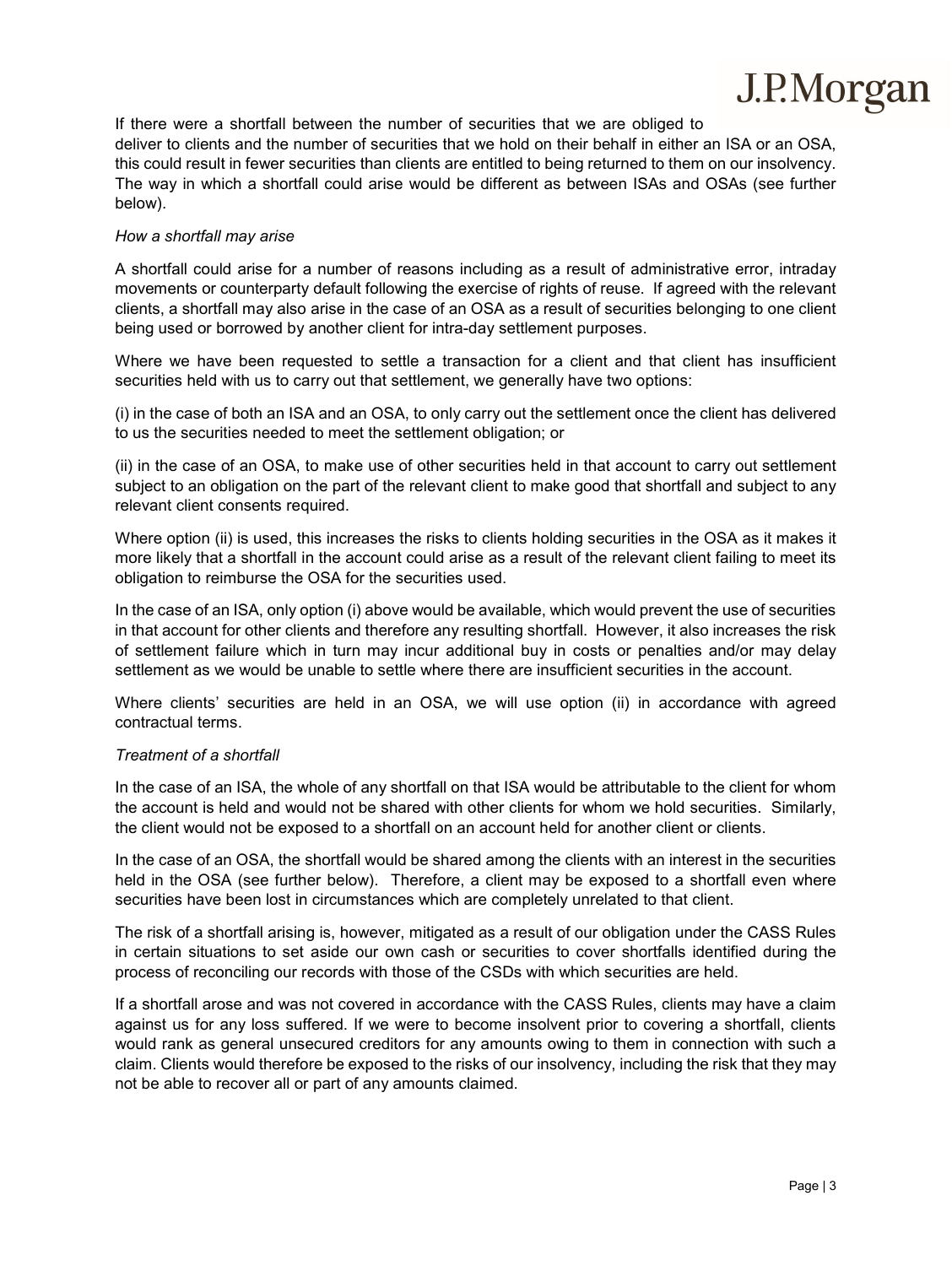In these circumstances, clients could be exposed to the risk of loss on our insolvency. If securities were held in an ISA, the entire loss would be borne by the client for whom the relevant account was held. If securities were held in an OSA, the loss would be allocated between the clients with an interest in that account.

In order to calculate clients' shares of any shortfall in respect of an OSA, each client's entitlement to securities held within that account would need to be established as a matter of law and fact based on our books and records. Any shortfall in a particular security held in an OSA would then be allocated among all clients with an interest in that security in the account. It is likely that this allocation would be made rateably between clients with an interest in that security in the OSA, although arguments could be made that in certain circumstances a shortfall in a particular security in an OSA should be attributed to a particular client or clients. It may therefore be a time consuming process to confirm each client's entitlement. This could give rise to delays in returning securities and initial uncertainty for a client as to its actual entitlement on an insolvency. Ascertaining clients' entitlements could also give rise to the expense of litigation, which could be paid out of clients' securities.

#### *Security interests*

#### *Security interest granted to third party*

Security interests granted over clients' securities could have a different impact in the case of ISAs and OSAs.

Where a client purported to grant a security interest over its interest in securities held in an OSA and the security interest was asserted against the CSD with which the account was held, there could be a delay in the return of securities to all clients holding securities in the relevant account, including those clients who had not granted a security interest, and a possible shortfall in the account. However, in practice, we would expect that the beneficiary of a security interest over a client's securities would perfect its security by notifying us rather than the relevant CSD and would seek to enforce the security against us rather than against such CSD, with which it had no relationship.

#### *Security interest granted to CSD*

Where the CSD benefits from a security interest over securities held for a client, there could be a delay in the return of securities to a client (and a possible shortfall) in the event that we failed to satisfy our obligations to the CSD and the security interest was enforced. This applies whether the securities are held in an ISA or an OSA. However, in practice, we would expect that a CSD would first seek recourse to any securities held in our own proprietary accounts to satisfy our obligations and only then make use of securities in client accounts. We would also expect a CSD to enforce its security rateably across client accounts held with it.

Furthermore, the CASS Rules restrict the situations in which we may grant a security interest over securities held in a client account.

#### **CSD disclosures**

Links to the disclosures made by the CSDs in which we are participants, as required under CSDR, will be available for review below as made available by the relevant CSDs:

<https://ecsda.eu/disclosures-csdr-art-38>

J.P.Morgan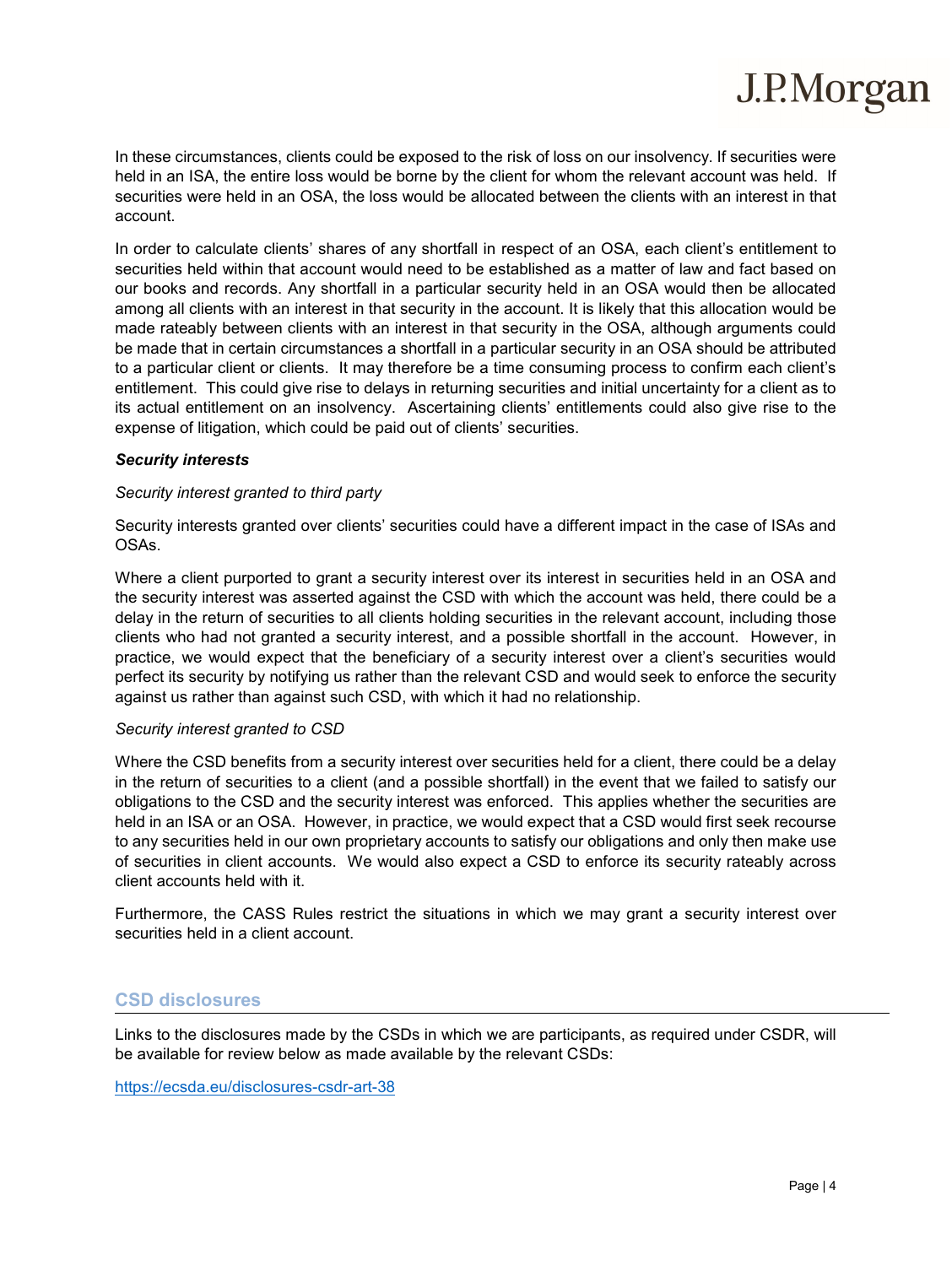# J.P.Morgan

## **Glossary**

*bail-in* refers to the process under the Banking Act 2009 applicable to failing UK banks and investment firms under which the firm's liabilities to clients may be modified, for example by being written down or converted into equity.

*Central Securities Depository* or *CSD* is an entity which records legal entitlements to dematerialised securities and operates a system for the settlement of transactions in those securities.

*Central Securities Depositories Regulation* or *CSDR* refers to EU Regulation 909/2014 which sets out rules applicable to CSDs and their participants.

*direct participant* means an entity that holds securities in an account with a CSD and is responsible for settling transactions in securities that take place within a CSD. A direct participant should be distinguished from an indirect participant, which is an entity, such as a global custodian, which appoints a direct participant to hold securities for it with a CSD.

*EEA* means the European Economic Area.

*Financial Markets Infrastructure Act* or *FMIA* refers to FinfraG (Finanzmarktinfrastrukturgesetz), a Swiss law which sets out rules applicable to CSDs and their participants.

*resolution proceedings* are proceedings for the resolution of failing UK banks and investment firms under the Banking Act 2009.

This Disclosure Document was updated on 30 July 2020.